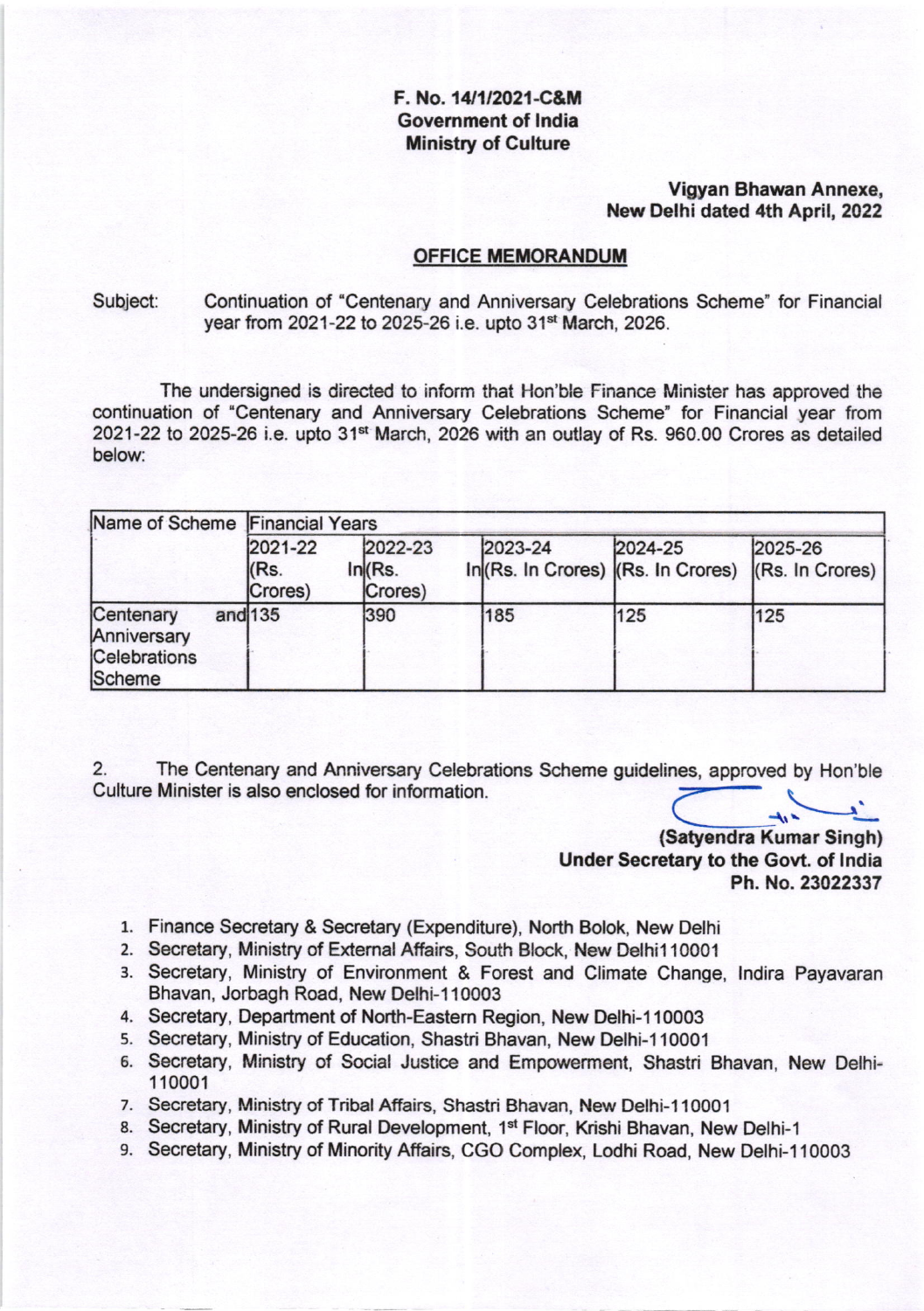- 10. Secretary, Ministry of Labour and Employment, Shram Shakti Bhavan, Rafi Marg, New Delhi 110001.
- 11. Secretary, Ministry of Power, Shram Shakti Bhavan, Rafi Marg, New Delhi 1 10001.
- 12. Secretary, Ministry of Coal, Shastri Bhavan, New Delhi-110001
- 13. Secretary, Ministry of Jal Shakti, River Development and Ganga Rejuvenation, 2<sup>nd</sup> floor, Block-III, CGO Complex, Lodhi Road, New Delhi-110003
- 14. Secretary, Ministry of Agriculture and Formers Welfare, Krishi Bhavan, New Delhi-1
- 15. Secretary, Ministry of Panchayati Raj,11<sup>th</sup> Floor, J.P. Building, Kasturba Gandhi Marg, Connaught Place, New Delhi-110001.
- 15. Advisor (PAMD),NlTl Aayog, Yojana Bhavan, Sansad Marg, New Delhi-110001
- 17. Secretary, Ministry of Women and Child Development, Shastri Bhavan, New Delhi-<sup>1</sup>10001
- 18. Secretary, Ministry of Tourism, Transport Bhavan, New Delhi

# CG to:

- 1. PS to HCM/MoS(ML)/MoS(ARM)
- 2. PSO to Secretary (Culture)
- 3. PS to JS&FA
- a. Sr. PPS/PPS/PS to all JSs, MoC.